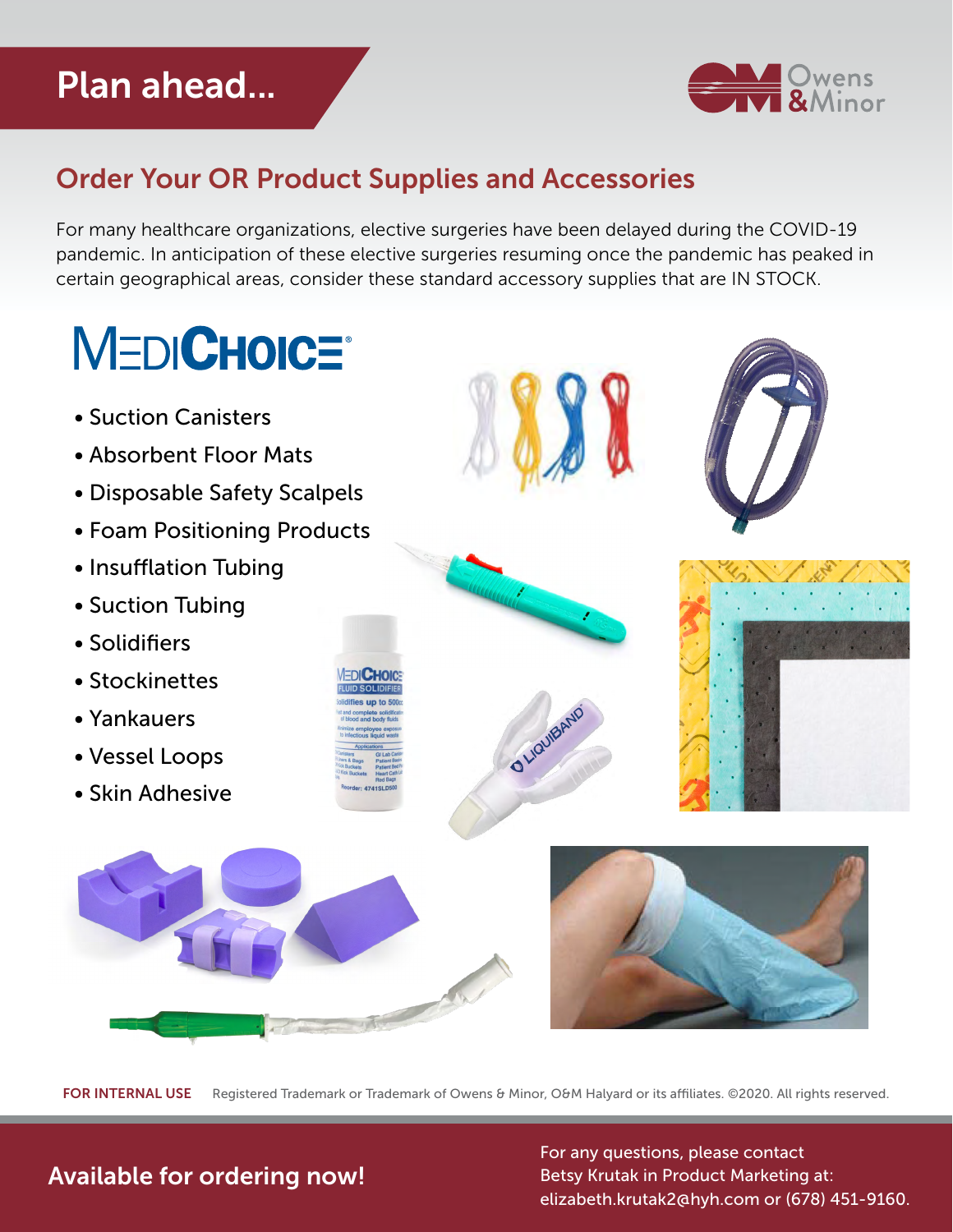

| <b>Absorbent Floor Mats</b>       |                                                                                                                         |  |
|-----------------------------------|-------------------------------------------------------------------------------------------------------------------------|--|
| FM30032N                          | Perforated Rolls, Yellow, High Viz, 32x24in. Medium Absorbency, No Fluid Barrier Backing, 25EA/roll                     |  |
| FM30032P                          | Perforated Rolls, Yellow, High Viz, 32x24in. Medium Absorbency, Fluid Barrier Backing, 25EA/roll                        |  |
| FM30532P                          | Perforated Rolls, Yellow, High Viz, 32x24in. High Absorbency, Fluid Barrier Backing, 25EA/roll                          |  |
| 1314FM32072N                      | Absorbent Floor Mat, Standard, No Backing, Medium Absorbency, 32 x 72in., Green                                         |  |
| 1314FM32044N                      | Absorbent Floor Mat, Standard, No Backing, Medium Absorbency, 32 x 44in., Green                                         |  |
| 1314FM32016N                      | Absorbent Floor Mat, Standard, No Backing, Medium Absorbency, 16 x 40in., Green                                         |  |
| 1314FM32072P                      | Absorbent Floor Mat, Standard, Fluid Barrier Backing, Medium Absorbency, 32 x 72in., Green                              |  |
| 1314FM32058P                      | Absorbent Floor Mat, Standard, Fluid Barrier Backing, Medium Absorbency, 32 x 58in., Green                              |  |
| 1314FM32044P                      | Absorbent Floor Mat, Standard, Fluid Barrier Backing, Medium Absorbency, 32 x 44in., Green                              |  |
| 1314FM31544P                      | Absorbent Floor Mat, Standard, Fluid Barrier Backing, Low Absorbency, 32 x 44in. Gray                                   |  |
| 1314FM31572P                      | Absorbent Floor Mat, Standard , Fluid Barrier Backing, Low Absorbency , 32 x 72in. Gray                                 |  |
| 1314FM31544N                      | Absorbent Floor Mat, Standard, No Backing, Low Absorbency, 32 x 72in., Gray                                             |  |
| 1314FM33028N                      | Absorbent Floor Mat, Cellulose, No Backing, Medium Absorbency, 40 x 28in., White, 30/case                               |  |
| 1314FM33072N                      | Absorbent Floor Mat, Cellulose, No Backing, Medium Absorbency, 40 x 72in., White, 15/case                               |  |
| <b>Anti-Fog Solution</b>          |                                                                                                                         |  |
| 1314FOG1001                       | Solution Endoscopic Anti-Fog , Non-Toxic Non-Abrasive 6 Cubic cm. With Radiopaque Adhesive-Backed<br>Sponge Sterile     |  |
| <b>Biopsy Punches</b>             |                                                                                                                         |  |
| 1314DP0400                        | Biopsy Punch, Dermal, 4 Millimeter, Sterile                                                                             |  |
| 1314DP0300                        | Biopsy Punch, Dermal, 3 Millimeter, Sterile                                                                             |  |
| 1314DP0500                        | Biopsy Punch, Dermal, 5 Millimeter, Sterile                                                                             |  |
| 1314DP0600                        | Biopsy Punch, Dermal, 6 Millimeter, Sterile                                                                             |  |
| 1314DP0200                        | Biopsy Punch, Dermal, 2 Millimeter, Sterile                                                                             |  |
| 1314DP0800                        | Biopsy Punch, Dermal, 8 Millimeter, Sterile                                                                             |  |
| 1314DP0350                        | Biopsy Punch, Dermal, 3.5 Millimeter, Sterile                                                                           |  |
| <b>Cordless Cauteries</b>         |                                                                                                                         |  |
| 6193055401                        | Cautery Cordless Hi Temp Fine Tip Sterile                                                                               |  |
| 6193055403                        | Cautery Cordless Hi Temp Loop Tip Disposable/Single Use No Nat Rubber Ltx Sterile                                       |  |
| <b>Decanting Devices</b>          |                                                                                                                         |  |
| 1314BD10102                       | Decanter Bag For Aseptic Transfer Of Fluids From Flexible Containers Acrylonitrile-Butadiene-Styrene Plastic<br>Sterile |  |
| 1314TD10108                       | Device Transfer For Aseptic Transfer Of Fluids From One Container To Another Sterile                                    |  |
| 1314VD10106                       | Decanter Vial For Aseptic Transfer Of Fluids From Small Vials Acrylonitrile-Butadiene-Styrene Plastic Sterile           |  |
| <b>Disposable Safety Scalpels</b> |                                                                                                                         |  |
| 1314055610                        | Scalpel Surgical Safety, Fixed Blade, Stainless Steel Size 10, Disposable Sterile                                       |  |
| 1314055611                        | Scalpel Surgical Safety, Fixed Blade, Stainless Steel Size 11, Disposable Sterile                                       |  |
| 1314055615                        | Scalpel Surgical Safety, Fixed Blade, Stainless Steel Size 15, Disposable Sterile                                       |  |
| 1314SCPL10                        | Scalpel Surgical Safety, Retractable Blade, Stainless Steel Size 10, Disposable Sterile                                 |  |
| 1314SCPL11                        | Scalpel Surgical Safety, Retractable Blade, Stainless Steel Size 11, Disposable Sterile                                 |  |
| 1314SCPL15                        | Scalpel Surgical Safety, Retractable Blade, Stainless Steel Size 15, Disposable Sterile                                 |  |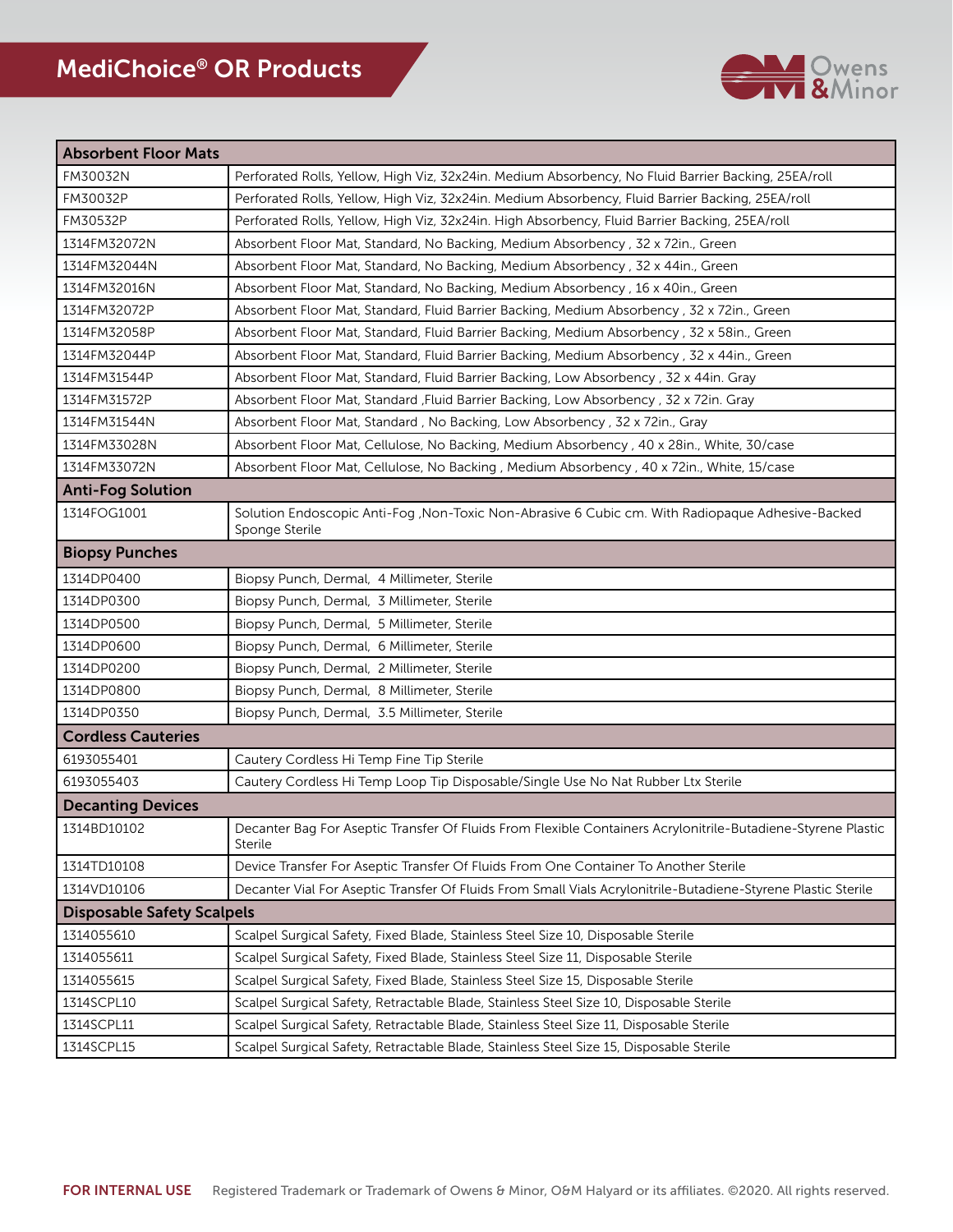

| <b>Electrosurgical Pencils/Tips</b> |                                                                                                                                                                |  |
|-------------------------------------|----------------------------------------------------------------------------------------------------------------------------------------------------------------|--|
| 1314ES5004                          | Pencil Electrosurgical Button Switch With Holster, 10 Foot Cord With Universal 3-Prong Connector and<br>Stainless Steel Blade Electrode 2.5in, Sterile         |  |
| 1314ES5104                          | Pencil Electrosurgical Rocker Switch With Holster, 10 Foot Cord With Universal 3-Prong Connector and<br>Stainless Steel Blade Electrode 2.5in. Sterile         |  |
| 1314ES8000                          | Pencil Electrosurgical Button Switch With Holster, 10 Foot Cord With Universal 3-Prong Connector and<br>Polytetrafluoroethylene Blade Electrode 2.5in. Sterile |  |
| 1314ES27531                         | Electrode Electrosurgical Needle, Extended Insulation Polytetrafluoroethylene Coated 2.75in. Sterile                                                           |  |
| 1314ES27530                         | Electrode Electrosurgical Needle, Polytetrafluoroethylene Coated 2.75in. Sterile                                                                               |  |
| 1314ES25020                         | Electrode Electrosurgical Blade, Polytetrafluoroethylene Coated 2.5in. Sterile                                                                                 |  |
| 1314ES27520                         | Electrode Electrosurgical Blade, Polytetrafluoroethylene Coated 2.75in. Sterile                                                                                |  |
| 1314ES25021                         | Electrode Electrosurgical Blade, Extended Insulation Polytetrafluoroethylene Coated 2.5in. Sterile                                                             |  |
| 1314ES65021                         | Electrode Electrosurgical Blade, Extended Insulation Polytetrafluoroethylene Coated 6.5in. Sterile                                                             |  |
| 1314ES65020                         | Electrode Electrosurgical Blade, Polytetrafluoroethylene Coated 6.5in. Sterile                                                                                 |  |
| 1314ES65024                         | Electrode Electrosurgical Blade, Stainless Steel 6.5in. Sterile                                                                                                |  |
| 1314ES8100                          | Pencil Electrosurgical Rocker Switch With Holster, 10 Foot Cord With Universal 3-Prong Connector and<br>Polytetrafluoroethylene Blade Electrode 2.5in. Sterile |  |
| 1314ES27521                         | Electrode Electrosurgical Blade, Extended Insulation Polytetrafluoroethylene Coated 2.75in. Sterile                                                            |  |
| 1314ES65031                         | Electrode Electrosurgical Needle, Extended Insulation Polytetrafluoroethylene Coated 6.5in. Sterile                                                            |  |
| 1314TIP1001                         | Cleaner Tip Electrosurgical Pencil, 1.75in. x 1.75in. Sterile                                                                                                  |  |
| <b>Esmark Bandages</b>              |                                                                                                                                                                |  |
| 1314055516                          | Esmark Bandage, Synthetic 9 Feet x 6 Inch, Latex Free                                                                                                          |  |
| 1314055514                          | Esmark Bandage, Synthetic 9 Feet x 4 Inch, Latex Free                                                                                                          |  |
| 1314055515                          | Esmark Bandage, Synthetic 12 Feet x 6 Inch, Latex Free                                                                                                         |  |
| 1314055513                          | Esmark Bandage, Synthetic 12 Feet x 4 Inch, Latex Free                                                                                                         |  |
| 1314055512                          | Esmark Bandage, Synthetic 9 Feet x 3 Inch, Latex Free                                                                                                          |  |
| 1314055511                          | Esmark Bandage, Synthetic 12 Feet x 3 Inch, Latex Free                                                                                                         |  |
| 1314055504                          | Esmark Bandage, 9 Feet x 4 Inch Contains Natural Rubber Latex                                                                                                  |  |
| 1314055505                          | Esmark Bandage, 12 Feet x 6 Inch Contains Natural Rubber Latex                                                                                                 |  |
| 1314055506                          | Esmark Bandage, 9 Feet x 6 Inch Contains Natural Rubber Latex                                                                                                  |  |
| <b>Eye Protectors</b>               |                                                                                                                                                                |  |
| 1314EP2500                          | Eye Protector Anesthesia, Foam, Adult                                                                                                                          |  |
| 1314EP3500                          | Eye Protector Anesthesia, Double Foam, Adult                                                                                                                   |  |
| 1314EP1500                          | Eye Protector Anesthesia, Foam, Child                                                                                                                          |  |
| <b>Foam Positioning Products</b>    |                                                                                                                                                                |  |
| 1314P40411                          | Foam Positioner, OR Ulnar Nerve Protector Convoluted Foam, Velcro Straps, Polyurethane, Purple                                                                 |  |
| 1314P40415                          | Foam Positioner, OR Body Alignment Wedge 45 Degree Multi-purpose Positioner, Polyurethane,<br>45 Degree Purple                                                 |  |
| 1314P40402                          | Foam Positioner, OR Donut Positioner, Polyurethane Purple                                                                                                      |  |
| 1314P40400                          | Foam Positioner, OR Cradle Head Positioner Adult, Polyurethane Purple                                                                                          |  |
| 1314P40412                          | Foam Positioner, OR Heel ProtectOR Convoluted Foam, Pressure Relieving, Polyurethane Purple                                                                    |  |
| 1314P40409                          | Foam Positioner, OR Abduction Pillow Contour, Polyurethane Medium Purple                                                                                       |  |
| 1314P40404                          | Foam Positioner, OR Slotted Cradle Head Positioner, Polyurethane Purple                                                                                        |  |
| 1314PAD16815                        | Overlay Armboard, Pad Foam 16 x 8in. 1.5in.                                                                                                                    |  |
| 1314P40408                          | Foam Positioner, OR Abduction Pillow Contour, Polyurethane Small, Purple                                                                                       |  |
| 1314P40424                          | Foam Positioner, OR Cradle Positioner Multi-purpose, Polyurethane, Purple                                                                                      |  |
| 1314P40410                          | Foam Positioner, OR Abduction Pillow Contour, Polyurethane Large, Purple                                                                                       |  |

FOR INTERNAL USE Registered Trademark or Trademark of Owens & Minor, O&M Halyard or its affiliates. ©2020. All rights reserved.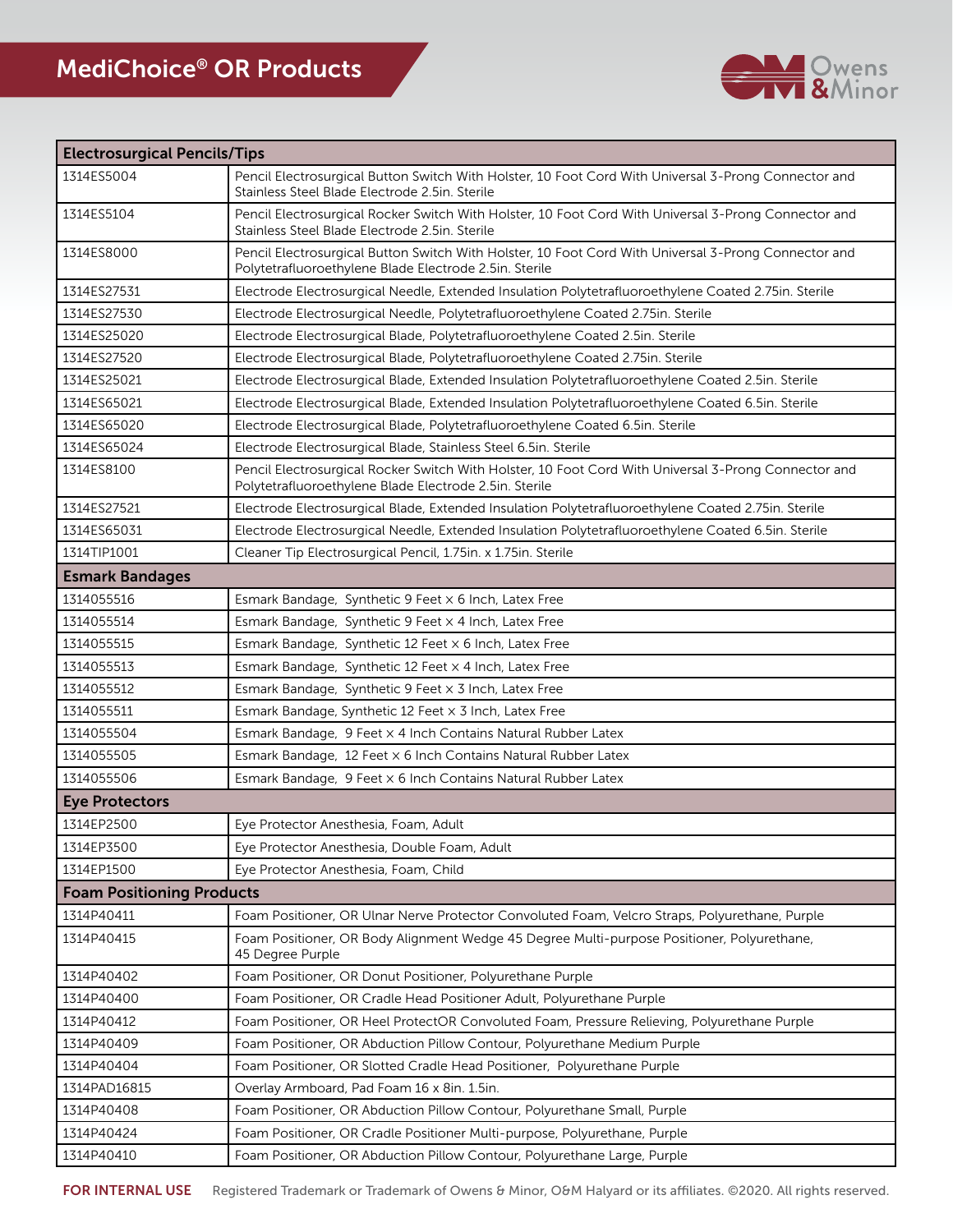

| Hypo Hyperthermia Blankets        |                                                                                                                                       |
|-----------------------------------|---------------------------------------------------------------------------------------------------------------------------------------|
| 1314HTB060                        | Blanket, Therapeutic Hypo Hyperthermia Adult 24 x 60in. Polyurethane, Latex Free                                                      |
| 1314HTB030                        | Blanket, Therapeutic Hypo Hyperthermia 24 x 30in. Polyurethane Pediatric, Latex Free                                                  |
| 1314HTBW60                        | Blanket, Therapeutic Hypo Hyperthermia Adult Polyurethane 24 x 60in. Reusable                                                         |
| <b>Instrument Magnetic Drapes</b> |                                                                                                                                       |
| 1314MAG1620                       | Drape Magnetic Pad 16 x 20 Foam Backing Medical Grade Silicone Sterile                                                                |
| <b>Insufflation Tubing</b>        |                                                                                                                                       |
| 1314INSF1001                      | Tubing Insufflation 0.1 Micron Filter Luer DEHP-Free Polyvinyl Chloride 10 Feet Sterile                                               |
| 1314INSF1003                      | Tubing Insufflation 0.1 Micron Filter Luer Funnel Connect Stryker DEHP-Free Polyvinyl Chloride 10 Feet Sterile                        |
| 1314INSF1002                      | Tubing Insufflation 0.1 Micron Filter Quick-Connect DEHP-Free Polyvinyl Chloride 10 Feet Sterile                                      |
| 1314INSF1004                      | Tubing Insufflation 0.1 Micron Filter Luer Round Connect Storz DEHP-Free Polyvinyl Chloride 10 Feet Sterile                           |
| 1314INSF2004                      | Tubing Insufflation 0.1 Micron Filter Luer Round Connect Heated Storz DEHP-Free Polyvinyl Chloride 10 Feet Sterile                    |
| <b>Kick Bucket Liners</b>         |                                                                                                                                       |
| 1314H4830YW                       | Kick Bucket Liner 24in. x 30in. 1.00 Mil Anti Static Fits Standard 13 Quart Kick Buckets Meets Standard Nfpa<br>56A Capacity 8 Gallon |
| <b>Laparotomy Sponges</b>         |                                                                                                                                       |
| 1314LAP1818                       | Laparotomy Sponge, Pre-Washed X-ray Detectable 18 x 18in. Sterile                                                                     |
| 1314LAP1212                       | Laparotomy Sponge, Pre-Washed X-ray Detectable 12 x 12in. 5/Pack, Sterile                                                             |
| 1314LAP836                        | Laparotomy Sponge, Pre-Washed, X-ray Detectable, 8 x 36in.                                                                            |
| 1314LAP1818T                      | Laparotomy Sponge, Pre-Washed X-ray Detectable 18 x 18in. Rigid Tray 5/Pack, Sterile                                                  |
| <b>Light Handle Covers</b>        |                                                                                                                                       |
| 1314LHC1002                       | Light Handle Cover, Flexible 2 Per Pack Sterile                                                                                       |
| 1314LHC1001                       | Light Handle Cover, Flexible 1 Per Pack Sterile                                                                                       |
| 1314LHC1003                       | Light Handle Cover, Flexible 3 Per Pack Sterile                                                                                       |
| 1314LHC3001                       | Light Handle Cover, Rigid 1 Per Pack Sterile                                                                                          |
| 1314LHC3002                       | Light Handle Cover, Rigid 2 Per Pack Sterile                                                                                          |
| <b>OR Towels</b>                  |                                                                                                                                       |
| 1314ORT02B                        | OR Towel, Blue, 16 x 24in. 2 Pack Sterile                                                                                             |
| 1314ORT04B                        | OR Towel, Blue, 16 x 24in. 4 Pack, Sterile                                                                                            |
| 1314ORT06B                        | OR Towel, Blue, 16 x 24in. 6 Pack, Sterile                                                                                            |
| 1314ORT08B                        | OR Towel, Blue, 16 x 24in. 8 Pack, Sterile                                                                                            |
| 1314ORT10B                        | OR Towel, Blue, 16 x 24in., 10 Pack, Sterile                                                                                          |
| 1314ORT12B                        | OR Towel, Blue, 16 x 24in. 12 Pack Sterile                                                                                            |
| 1314ORT400B                       | OR Towel, Blue, 16 x 24in. 400/case, Non-Sterile                                                                                      |
| 1314ORT02BX                       | OR Towel, Blue, 16 x 24in. X-ray Detectable, 2 Pack, Sterile                                                                          |
| 1314ORT04BX                       | OR Towel, Blue, 16 x 24in. X-ray Detectable, 4 Pack, Sterile                                                                          |
| 1314ORT06BX                       | OR Towel, Blue, 16 x 24in. X-ray Detectable, 6 Pack, Sterile                                                                          |
| 1314ORT10BX                       | OR Towel, Blue, 16 x 24in. X-ray Detectable, 10 Pack, Sterile                                                                         |
| 1314ORT04G                        | OR Towel, Green, 16 x 24in. Green, 4-Pack, Sterile                                                                                    |
| 1314ORT100G                       | OR Towel, Green, 16 x 24in. 100/case, Non-Sterile                                                                                     |
| 1314ORT06GX                       | OR Towel, Green, 16 x 24in. X-ray Detectable, 6 Pack, Sterile                                                                         |
| 1314ORT100GX                      | OR Towel, Green, 16 x 24in. X-ray Detectable, 100/case, Non-sterile                                                                   |
| 1314ORT02W                        | OR Towel, White, 16 x 24in. 2 Pack, Sterile                                                                                           |
| 1314ORT04W                        | OR Towel, White, 16 x 24in. 4 Pack, Sterile                                                                                           |
| 1314ORT04WX                       | OR Towel, White, 16 x 24in. X-ray Detectable, 4 Pack, Sterile                                                                         |
| 1314ORT02WX                       | OR Towel, White, 16 x 24in. X-ray Detectable, 2 Pack, Sterile                                                                         |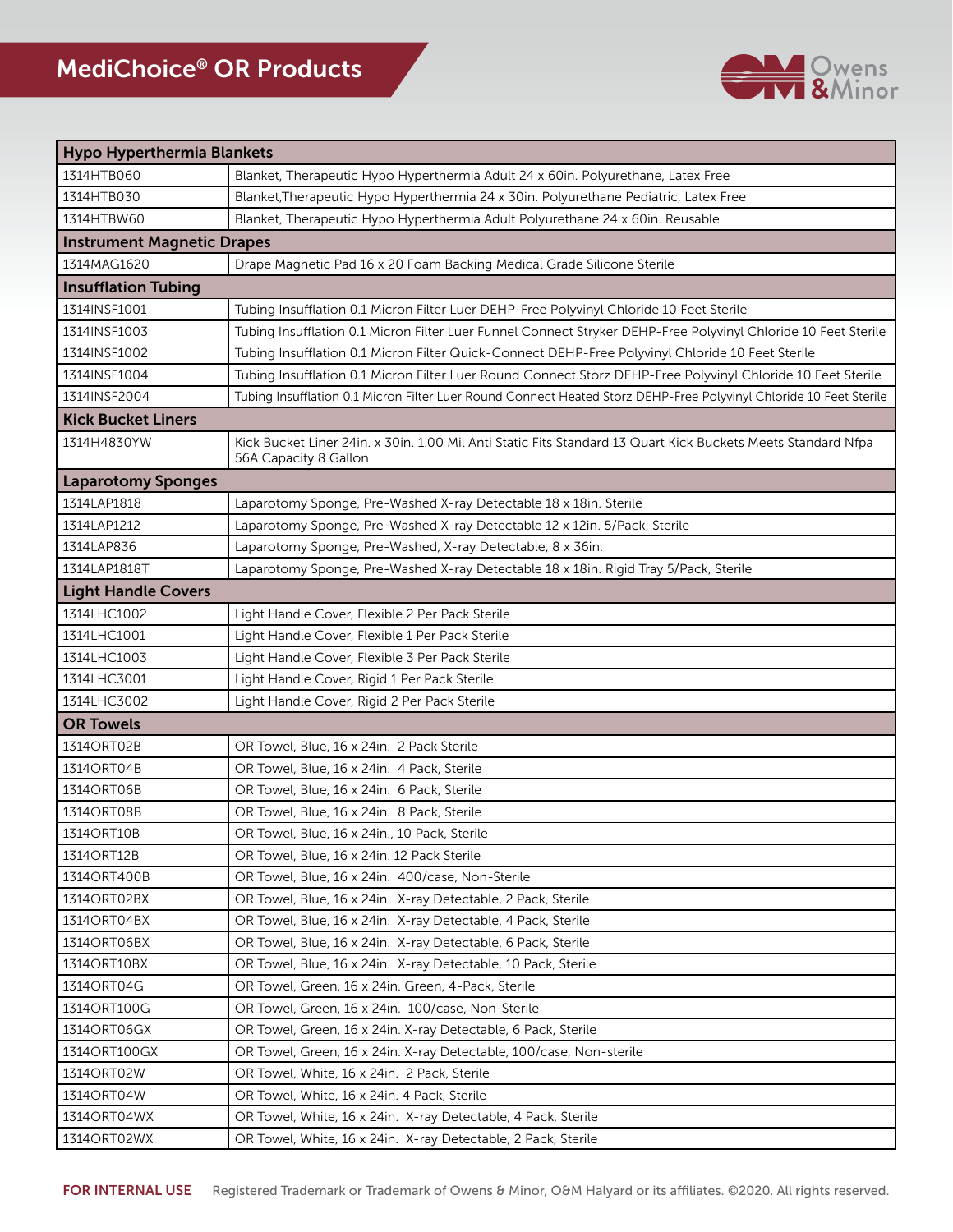

| <b>Scope Warmers</b>   |                                                                                                                        |
|------------------------|------------------------------------------------------------------------------------------------------------------------|
| 1314DLW510             | Warmer Laparoscope Disposable Sterile                                                                                  |
| <b>Skin Markers</b>    |                                                                                                                        |
| 1314077733             | Skin Marker, Sterile, with Ruler, 25/box, 4bx/case                                                                     |
| 1314077734             | Skin Marker, Sterile, with Ruler and Labels, 25/bx, 4bx/case                                                           |
| 4808MKR2100            | Skin Marker, Mini, Non-Sterile Single-Patient Use, 100/bx, 12bx/case                                                   |
| 4808MKR2250            | Skin Marker, Mini, Non-Sterile Single-Patient Use, mini-sleeve, 250/bx, 5 bx/case                                      |
| 1314SURL048            | Skin Marker, Blue, and Utility Marker, Black, includes 6in. Flexible Ruler, 48 Pre-Printed Labels,<br>25/bx, 12bx/case |
| 1314MKR7132            | Skin Marker Dual-Tip Fine Tip/Regular-Tip, with Ruler, Sterile, 100EA/case                                             |
| <b>Utility Markers</b> |                                                                                                                        |
| 1314MKR5109            | Marker Utility Black With 9 Blank Labels Sterile                                                                       |
| 1314MKR5025            | Marker Utility Black Non-Sterile                                                                                       |
| <b>Solidifiers</b>     |                                                                                                                        |
| 1314SLD1500            | Solidifier, Medical Waste 1500 Cubic cm.                                                                               |
| 1314SLD3000            | Solidifier, Medical Waste 3000 Cubic cm.                                                                               |
| 1314SLD14000           | Solidifier, Medical Waste 14000 Cubic cm.                                                                              |
| 1314SLD1200            | Solidifier, Medical Waste 1200 Cubic cm.                                                                               |
| 1314SLD2000            | Solidifier, Medical Waste 2000 Cubic cm.                                                                               |
| 1314SLD21500           | Solidifier, Medical Waste 1500 Cubic cm. Spout Cap                                                                     |
| 1314SLD500             | Solidifier, Infectious Waste 500 Cubic cm.                                                                             |
| 1314SLD2500            | Solidifier, Medical Waste 2500 Cubic cm.                                                                               |
| 1314SLD23000           | Solidifier, Medical Waste 3000 Cubic cm. Spout Cap                                                                     |
| 1314SLD21200           | Solidifier, Medical Waste 1200 Cubic cm. Spout Cap                                                                     |
| 1314SLD22000           | Solidifier, Medical Waste 2000 Cubic cm. Spout Cap                                                                     |
| <b>Sponge Counters</b> |                                                                                                                        |
| 1314SPCT1002           | Bag Sponge Counter, Blue Back 10 Or 5 Pockets                                                                          |
| 1314SPCT1001           | Bag Sponge Counter, Clear Back 10 Or 5 Pockets                                                                         |
| <b>Stockinettes</b>    |                                                                                                                        |
| 1314STK4034            | Stockinette, Orthopedic Bias-Cut 1 Ply Blend Cotton Polyester Off-White 4 Yard 3in. Sterile                            |
| 1314STK4044            | Stockinette, Orthopedic Bias-Cut 1 Ply Blend Cotton Polyester Off-White 4 Yard 4in. Sterile                            |
| 1314STK4064            | Stockinette, Orthopedic Bias-Cut 1 Ply Blend Cotton Polyester Off-White 4 Yard 6in. Sterile                            |
| 1314STK4084            | Stockinette, Orthopedic Bias-Cut 1 Ply Blend Cotton Polyester Off-White 4 Yard 8in. Sterile                            |
| 1314STK4045            | Stockinette, Orthopedic Bias-Cut 1 Ply Blend Cotton Polyester Off-White 5 Yard 4in. Sterile                            |
| 1314STK6630            | Stockinette, Orthopedic Impervious Moisture-Repellent Barrier Synthetic 30 x 6in., Sterile                             |
| 1314STK6248            | Stockinette, Orthopedic Impervious Moisture-Repellent Barrier Synthetic 48 x 12in., Sterile                            |
| 1314STK1248            | Stockinette, Orthopedic Impervious With Pull Tab Moisture-Repellent Barrier Synthetic 48 x 12in., Sterile              |
| 1314STK5948            | Stockinette, Orthopedic Impervious With Pull Tab Moisture-Repellent Barrier Synthetic 48 x 9in., Sterile               |
| 1314STK1225            | Stockinette, Orthopedic Tubular 1 Ply Cotton 25 Yard 12in. Non-Sterile                                                 |
| 1314STK0225            | Stockinette, Orthopedic Tubular 1 Ply Cotton 25 Yard 2in. Non-Sterile                                                  |
| 1314STK1325            | Stockinette, Orthopedic Tubular 1 Ply Cotton 25 Yard 3in. Non-Sterile                                                  |
| 1314STK1425            | Stockinette, Orthopedic Tubular 1 Ply Cotton 25 Yard 4in. Non-Sterile                                                  |
| 1314STK1525            | Stockinette, Orthopedic Tubular 1 Ply Cotton 25 Yard 5in. Non-Sterile                                                  |
| 1314STK1625            | Stockinette, Orthopedic Tubular 1 Ply Cotton 25 Yard 6in. Non-Sterile                                                  |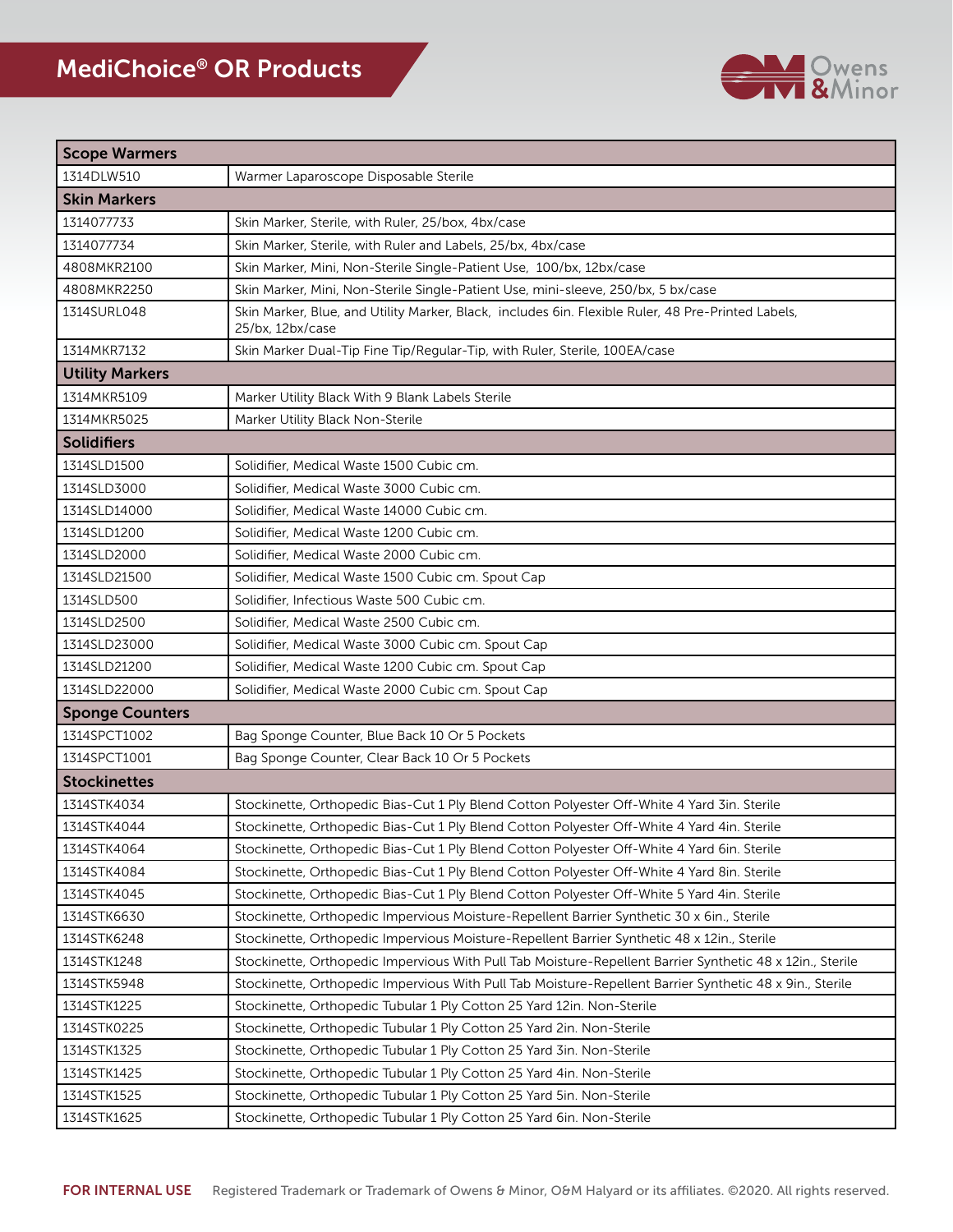

| <b>Stockinettes</b> (continued) |                                                                                                                                     |
|---------------------------------|-------------------------------------------------------------------------------------------------------------------------------------|
| 1314STK1825                     | Stockinette, Orthopedic Tubular 1 Ply Cotton 25 Yard 8in. Non-Sterile                                                               |
| 1314STK6948                     | Stockinette, Synthetic 48x9in.es Disposable Sterile                                                                                 |
| 1314STK2336                     | Stockinette, Tubular Pre-Cut 1 Ply Sewn End Cotton Polyester Off-White 3 x 36in. Sterile                                            |
| 1314STK2436                     | Stockinette, Tubular Pre-Cut 1 Ply Sewn End Cotton Polyester Off-White 4 x 36in. Sterile                                            |
| 1314STK2448                     | Stockinette, Tubular Pre-Cut 1 Ply Sewn End Cotton Polyester Off-White 4 x 48in. Sterile                                            |
| 1314STK2460                     | Stockinette, Tubular Pre-Cut 1 Ply Sewn End Cotton Polyester Off-White 4 x 60in. Sterile                                            |
| 1314STK2648                     | Stockinette, Tubular Pre-Cut 1 Ply Sewn End Cotton Polyester Off-White 6 x 48in. Sterile                                            |
| 1314STK2660                     | Stockinette, Tubular Pre-Cut 1 Ply Sewn End Cotton Polyester Off-White 6 x 60in. Sterile                                            |
| 1314STK2672                     | Stockinette, Tubular Pre-Cut 1 Ply Sewn End Cotton Polyester Off-White 6 x 72in. Sterile                                            |
| 1314STK3336                     | Stockinette, Tubular Pre-Cut 2 Ply Sewn End Cotton Polyester Off-White 3 x 36in. Sterile                                            |
| 1314STK3436                     | Stockinette, Tubular Pre-Cut 2 Ply Sewn End Cotton Polyester Off-White 4 x 36in. Sterile                                            |
| 1314STK3448                     | Stockinette, Tubular Pre-Cut 2 Ply Sewn End Cotton Polyester Off-White 4 x 48in. Sterile                                            |
| 1314STK3460                     | Stockinette, Tubular Pre-Cut 2 Ply Sewn End Cotton Polyester Off-White 4 x 60in. Sterile                                            |
| 1314STK3648                     | Stockinette, Tubular Pre-Cut 2 Ply Sewn End Cotton Polyester Off-White 6 x 48in. Sterile                                            |
| 1314STK3660                     | Stockinette, Tubular Pre-Cut 2 Ply Sewn End Cotton Polyester Off-White 6 x 60in. Sterile                                            |
| 1314STK3672                     | Stockinette, Tubular Pre-Cut 2 Ply Sewn End Cotton Polyester Off-White 6 x 72in. Sterile                                            |
| 1314STK3860                     | Stockinette, Tubular Pre-Cut 2 Ply Sewn End Cotton Polyester Off-White 8 x 60in. Sterile                                            |
| 1314STK3872                     | Stockinette, Tubular Pre-Cut 2 Ply Sewn End Cotton Polyester Off-White 8 x 72in. Sterile                                            |
| 1314STK1025                     | Stockinette, Orthopedic Tubular 1 Ply Cotton 25 Yard 10in. Non-Sterile                                                              |
| <b>Suction Canisters</b>        |                                                                                                                                     |
| 1314YANK3001                    | Suction Yankauer, Rigid Bulb TP                                                                                                     |
| 1314VR300PBT                    | Suction Regulator, Cont/Int                                                                                                         |
| 1314WFM1500R                    | Suction Canister, 1500 CC                                                                                                           |
| 1314WFM3300D                    | Suction Canister, 3300CC                                                                                                            |
| 1314WFM1000R                    | Suction Canister, 1000 CC                                                                                                           |
| 1314WFM1200D                    | Suction Canister, 1200 CC                                                                                                           |
| 1314WFM3000R                    | Suction Canister, 3000 CC                                                                                                           |
| 1314WFM3000L                    | Suction Canister Liner, 3000CC                                                                                                      |
| 1314WFM1500L                    | Suction Canister Liner, 1500 CC                                                                                                     |
| 1314WFM0700D                    | Suction Canister, 700 CC                                                                                                            |
| 1314FM1500LV                    | Suction Canister Liner, 1500 CC                                                                                                     |
| 1314FM1000LV                    | Suction Canister Liner, 1000CC                                                                                                      |
| <b>Suction Tubing</b>           |                                                                                                                                     |
| 1314ST2003                      | Tubing Suction, 2 Connector Non-Conductive, Heavy-Duty Flexible with Male Adapter Polyvinyl Chloride<br>12 Feet x 0.25in. Sterile   |
| 1314ST2002                      | Tubing Suction, 2 Connector Non-Conductive, Heavy-Duty Flexible With Male Adapter Polyvinyl Chloride<br>10 Feet x 0.25in. Sterile   |
| 1314ST1002                      | Tubing Suction, 2 Connector Non-Conductive, Heavy-Duty Flexible with Male Adapter Polyvinyl Chloride<br>10 Feet x 0.1875in. Sterile |
| 1314ST1001                      | Tubing Suction, 2 Connector Non-Conductive, Heavy-Duty Flexible with Male Adapter Polyvinyl Chloride<br>6 Feet x 0.1875in. Sterile  |
| 1314ST2001                      | Tubing Suction, 2 Connector Non-Conductive, Heavy-Duty Flexible with Male Adapter Polyvinyl Chloride<br>6 Feet x 0.25in. Sterile    |
| 1314ST1003                      | Tubing Suction, 2 Connector Non-Conductive, Heavy-Duty Flexible with Male Adapter Polyvinyl Chloride<br>12 Feet x 0.1875in. Sterile |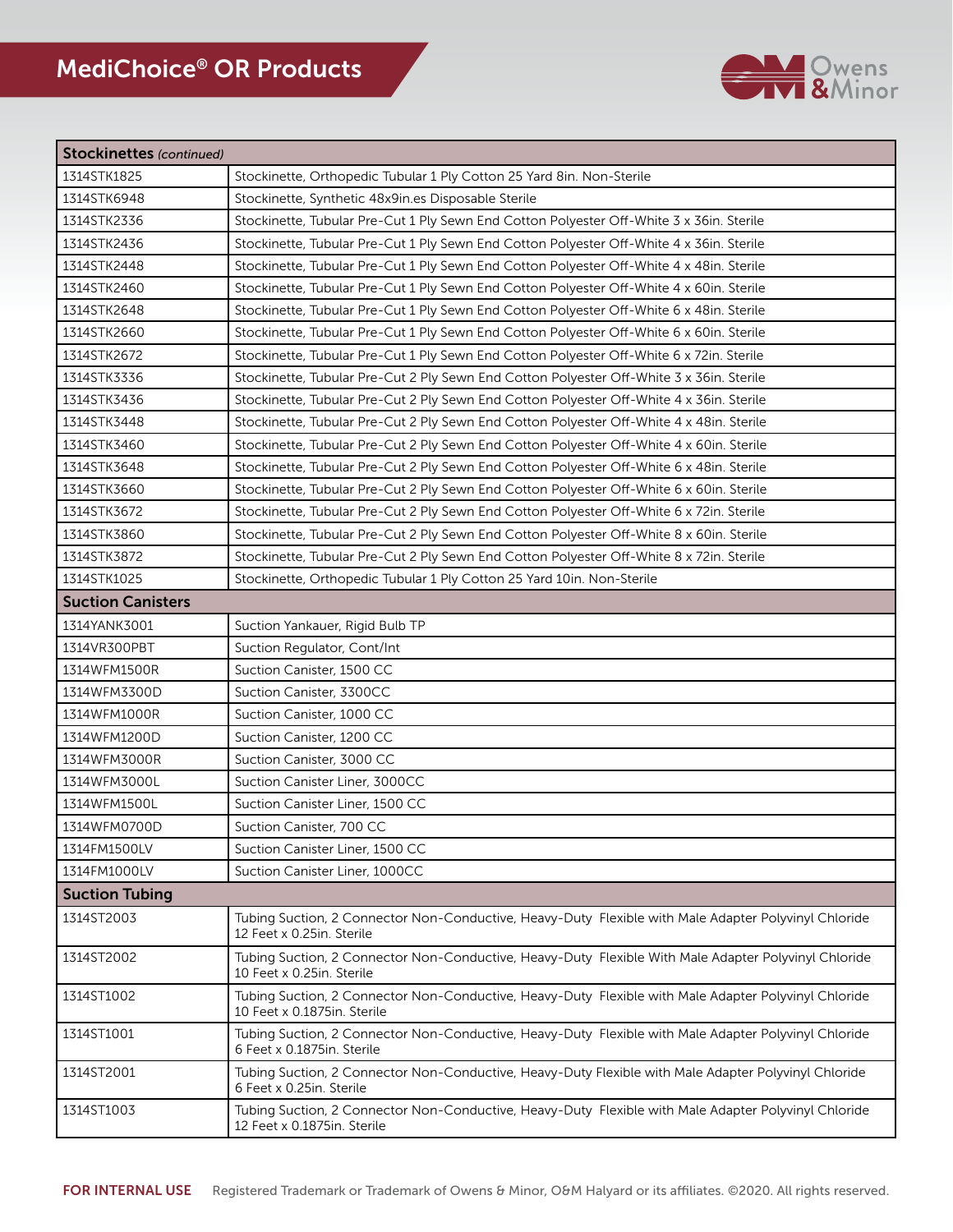

| <b>Suction Tubing (continued)</b> |                                                                                                                                      |
|-----------------------------------|--------------------------------------------------------------------------------------------------------------------------------------|
| 1314ST3001                        | Tubing Suction, 2 Connector Non-Conductive, Heavy-Duty Flexible with Male Adapter Polyvinyl Chloride<br>6 Feet x 0.28125in. Sterile  |
| 1314ST2004                        | Tubing Suction, 2 Connector Non-Conductive, Heavy-Duty Flexible with Male Adapter Polyvinyl Chloride<br>20 Feet x 0.25in. Sterile    |
| 1314ST3003                        | Tubing Suction, 2 Connector Non-Conductive, Heavy-Duty Flexible with Male Adapter Polyvinyl Chloride<br>12 Feet x 0.28125in. Sterile |
| 1314ST3004                        | Tubing Suction, 2 Connector Non-Conductive, Heavy-Duty Flexible with Male Adapter Polyvinyl Chloride<br>20 Feet x 0.28125in, Sterile |
| 1314ST3002                        | Tubing Suction, 2 Connector Non-Conductive, Heavy-Duty Flexible with Male Adapter Polyvinyl Chloride<br>10 Feet x 0.28125in. Sterile |
| 1314ST1004                        | Tubing Suction, 2 Connector Non-Conductive, Heavy-Duty Flexible with Male Adapter Polyvinyl Chloride<br>20 Feet x 0.1875in. Sterile  |
| <b>Surgical Bras</b>              |                                                                                                                                      |
| 1314BRA104                        | Bra Surgical, Premium Extra Large Cotton Spandex 40-42in. Hook and Loop Front Closure                                                |
| 1314BRA103                        | Bra Surgical, Premium Large Cotton Spandex 38-40in. Hook and Loop Front Closure                                                      |
| 1314BRA105                        | Bra Surgical, Premium 2 x Large Cotton Spandex 42-44in. Hook and Loop Front Closure                                                  |
| 1314BRA102                        | Bra Surgical, Premium Medium Cotton Spandex 36-38in. Hook and Loop Front Closure                                                     |
| 1314BRA106                        | Bra Surgical, Premium 3 x Large Cotton Spandex 44-46in. Hook and Loop Front Closure                                                  |
| 1314BRA107                        | Bra Surgical, Premium 4 x Large Cotton Spandex 46-48in. Hook and Loop Front Closure                                                  |
| 1314BRA101                        | Bra Surgical, Premium Small Cotton Spandex 34-36in. Hook and Loop Front Closure                                                      |
| 1314BRA242W                       | Bra Surgical, Standard Cotton Spandex White Size 42, Hook and Eye Front Closure                                                      |
| 1314BRA238W                       | Bra Surgical, Standard Cotton Spandex White Size 38, Hook and Eye Front Closure                                                      |
| 1314BRA240W                       | Bra Surgical, Standard Cotton Spandex White Size 40, Hook and Eye Front Closure                                                      |
| 1314BRA236W                       | Bra Surgical, Standard Cotton Spandex White Size 36, Hook and Eye Front Closure                                                      |
| 1314BRA234W                       | Bra Surgical, Standard Cotton Spandex White Size 34, Hook and Eye Front Closure                                                      |
| 1314BRA232W                       | Bra Surgical, Standard Cotton Spandex White Size 32, Hook and Eye Front Closure                                                      |
| 1314SVST103                       | Vest Surgical, with Hook and Loop Fastener Large 38-40in.                                                                            |
| 1314SVST102                       | Vest Surgical, with Velcro Hook-Loop Fastener Medium 36-38in.                                                                        |
| 1314SVST104                       | Vest Surgical, with Hook and Loop Fastener Extra Large 40-42in.                                                                      |
| 1314BRA238B                       | Bra Surgical, Standard Cotton Spandex Black Size 38 Hook and Eye Front Closure                                                       |
| 1314SVST105                       | Vest Surgical, with Hook and Loop Fastener 2 x Large 42-44in.                                                                        |
| 1314SVST107                       | Vest Surgical, with Hook and Loop Fastener 4 x Large 46-48in.                                                                        |
| 1314BRA242B                       | Bra Surgical, Standard Cotton Spandex, Black Size 42, Hook and Eye Front Closure                                                     |
| 1314BRA234B                       | Bra Surgical, Standard Cotton Spandex, Black Size 34, Hook and Eye Front Closure                                                     |
| 1314BRA236B                       | Bra Surgical, Standard Cotton Spandex, Black Size 36, Hook and Eye Front Closure                                                     |
| 1314BRA240B                       | Bra Surgical, Standard Cotton Spandex, Black Size 40, Hook and Eye Front Closure                                                     |
| 1314BRA232B                       | Bra Surgical, Standard Cotton Spandex, Black Size 32, Hook and Eye Front Closure                                                     |
| 1314SVST106                       | Vest Surgical, with Hook and Loop Fastener, 3 x Large, 44-46in.                                                                      |
| 1314SVST108                       | Vest Surgical, with Hook and Loop Fastener, 5 x Large, 48-50in.                                                                      |